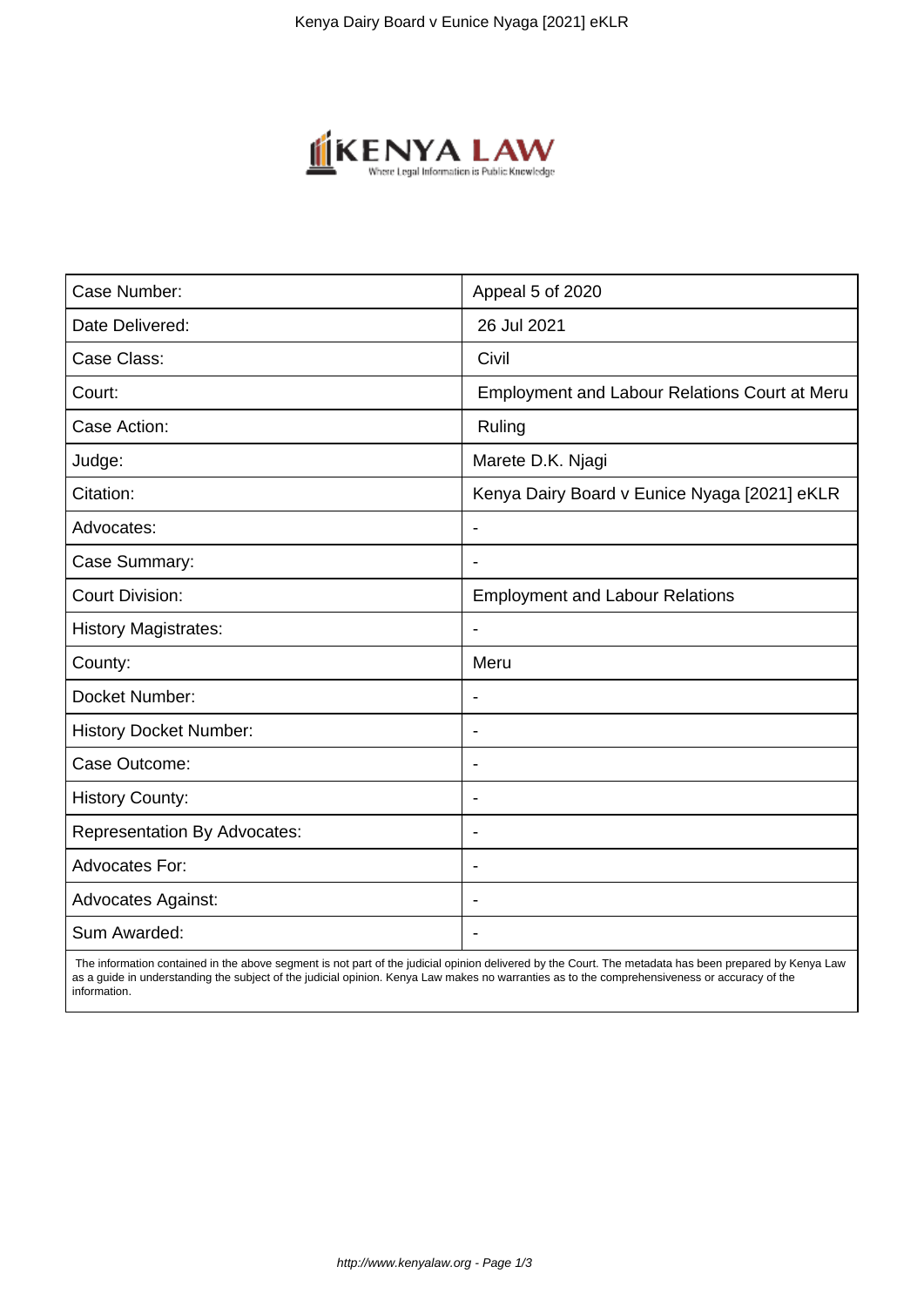#### **REPUBLIC OF KENYA**

#### **IN THE EMPLOYMENT** *&* **LABOUR RELATIONS COURT OF KENYA**

## **AT MERU**

### **APPEAL NO.5 OF 2020**

#### *(Before D.K.N.Marete)*

### **KENYA DAIRY BOARD.................................APPELLANT**

### **VERSUS**

**EUNICE NYAGA....................................................RESPONDENT**

### **RULING**

This is an application dated 7th January, 2021 and comes out as follows;

1. *That the application dated 7th January 2021 be certified as urgent and admitted for hearing during the court's vacation.*

2. *That this Honourable Court be pleased to grant any order that it deems fit in the circumstances to grant.*

It is grounded thus;

*i) That the applicant/appellant has filed a Notice of Motion dated 7th January 2021 seeking for a stay of execution of the judgment and orders dated 27th November 2019 issued in Meru Employment and Labour Relations Case No.5 of 2018 pending hearing and determination of the pending appeal.*

*ii) That the Honourable court is now on Christmas recess and the appellant is advised to proceed under the High Court Vacation Rules to fix the Application in the earliest date when the court shall be sitting.*

*iii) That the respondent/Judgment creditor are out to execute the said Judgment and Decree and unless the matter is certified urgent and heard during the vacation the said appeal will be rendered nugatory and subject matter of the application diminished.*

The Respondent in a Replying Affidavit sworn on 19th January, 2021 deems the application not meritorious and prays that the same is disregarded and dismissed.

The reply is on the basis that the application is unmerited and filed late in the day.

The applicant in her written submissions dated 15th February, 2021 states and submits that execution would issue and render her appeal nugatory in the absence of a grant of stay of execution. She prays that the application be sustained.

The Respondent's further case is that a similar application was filed by the applicant and orders were denied by the trial court on 13th February, 2020 and this ruling is the subject matter of this appeal.

Her other submission is that at all times, the applicant was aware of the suit, she was served but ignored to enter appearance. Interlocutory judgment was thereon entered in the matter.